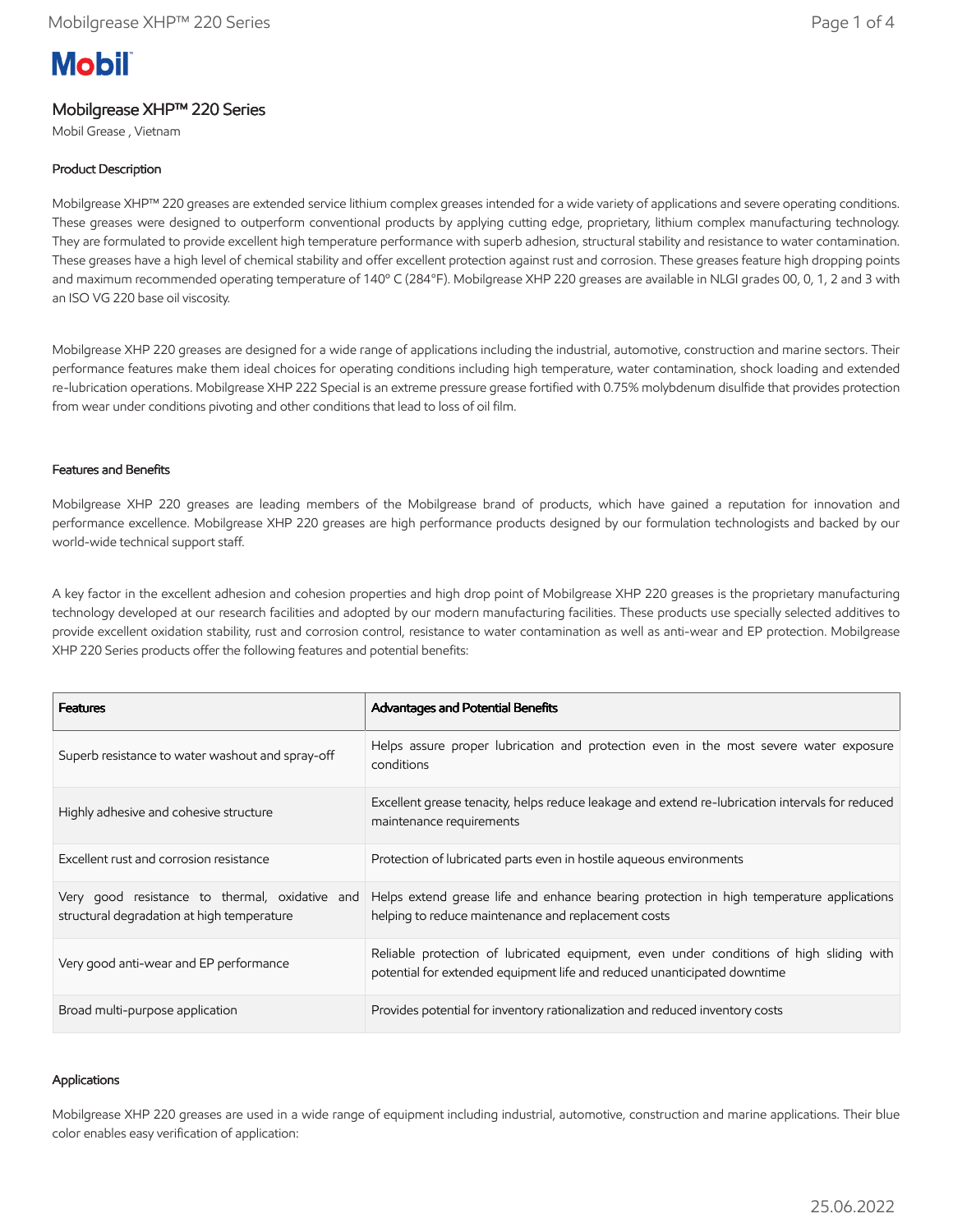## Mobilgrease XHP™ 220 Series Page 2 of 4

Mobilgrease XHP 005 and 220 are softer, high-temperature greases recommended by ExxonMobil for centralized grease application systems, gear lubrication, and where extreme-cold-temperature pumpability is important.

Mobilgrease XHP 221 is recommended by ExxonMobil for use in industrial and marine applications, chassis components and farm equipment. It provides excellent low temperature performance.

Mobilgrease XHP 222 is recommended by ExxonMobil for industrial and marine applications, chassis components and farm equipment. Its sticky formulation stays in applications longer.

Mobilgrease XHP 223 is recommended by ExxonMobil for applications where good high temperature and anti-leakage properties are required. It is particularly recommended for severe truck wheel bearing applications or for rolling element bearings subject to vibration, or where higher speeds require a grease with higher consistency to provide channeling characteristics.

Mobilgrease XHP 222 Special contains 0.75% molybdenum disulfide, is grey in color and is recommended by ExxonMobil for moderate duty service in industrial applications, chassis components and farm equipment. It also finds application in king pins, U-joints, fifth wheels and bucket pins.

#### Specifications and Approvals

| This product has the following builder approvals: | 220 | 221 | 222 |
|---------------------------------------------------|-----|-----|-----|
| Fives Cincinnati P-64                             |     |     |     |
| <b>Fives Cincinnati P-72</b>                      |     | ⋏   |     |
| Fives Cincinnati P-79                             |     |     |     |

| This product meets or exceeds the requirements of: | 220 | 221 | 222 |
|----------------------------------------------------|-----|-----|-----|
| DIN 51825:2004-06 - KP 1 N -20                     |     |     |     |
| DIN 51825:2004-06 - KP 2 N -20                     |     |     |     |
| NLGI HPM+WR                                        |     |     |     |

#### Properties and Specifications

| Property                                                   | 005                | 220                | 221                | 222                | 222 SPECIAL        | 223                |
|------------------------------------------------------------|--------------------|--------------------|--------------------|--------------------|--------------------|--------------------|
| Grade                                                      | NLGI <sub>00</sub> | NLGI <sub>0</sub>  | NLGI <sub>1</sub>  | NLGI <sub>2</sub>  | NLGI <sub>2</sub>  | NLGI <sub>3</sub>  |
| Thickener Type                                             | Lithium<br>Complex | Lithium<br>Complex | Lithium<br>Complex | Lithium<br>Complex | Lithium<br>Complex | Lithium<br>Complex |
| Color, Visual                                              | Dark blue          | Dark blue          | Dark blue          | Dark blue          | Grey-black         | Dark blue          |
| Copper Strip Corrosion, 24 h, 100 C, Rating, ASTM<br>D4048 | 1B                 | 1B                 | 1B                 | 1B                 | 1B                 | 1B                 |
| Corrosion Preventive Properties, Rating, ASTM<br>D1743     | Pass               | Pass               | Pass               | Pass               | Pass               | Pass               |
| Dropping Point, °C, ASTM D2265                             |                    | 260                | 275                | 290                | 290                | 290                |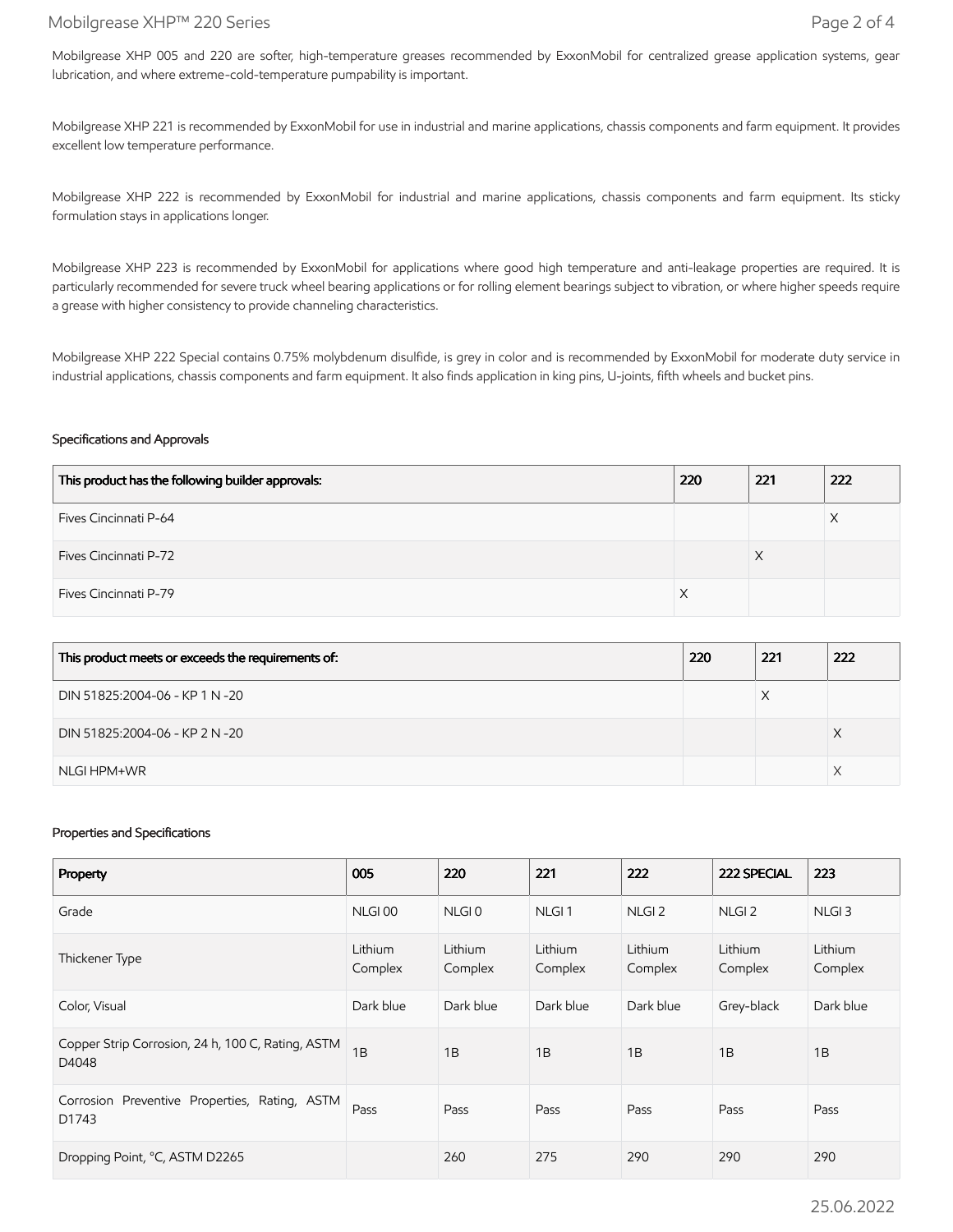# Mobilgrease XHP™ 220 Series Page 3 of 4

| Property                                                              | 005  | 220          | 221         | 222  | 222 SPECIAL    | 223         |
|-----------------------------------------------------------------------|------|--------------|-------------|------|----------------|-------------|
| Four-Ball Extreme Pressure Test, Load Wear Index,<br>kgf, ASTM D2596  | 46.7 | 46.7         | 46.7        | 46.7 | 46.7           | 46.7        |
| Four-Ball Extreme Pressure Test, Weld Point, kgf,<br>ASTM D2596       | 315  | 315          | 315         | 315  | 400            | 315         |
| Four-Ball Wear Test, Scar Diameter, mm, ASTM<br>D2266                 | 0.5  | 0.5          | 0.5         | 0.5  | 0.5            | 0.5         |
| Molybdenum<br>Disulfide<br>%<br>Content,<br>wt<br>CALCULATED          |      |              |             |      | 0.75           |             |
| Oxidation Stability, Pressure Drop, 100 h, kPa,<br>ASTM D942          | 35   | 35           | 35          | 35   | 35             | 35          |
| Penetration, 60X, 0.1 mm, ASTM D217                                   | 415  | 370          | 325         | 280  | 280            | 235         |
| Roll Stability, Penetration Consistency Change, 0.1<br>mm, ASTM D1831 |      | $\mathbf{0}$ | $\mathbf 0$ | 0    | $\overline{O}$ | $\mathbf 0$ |
| SKF Emcor Rust Test, Distilled Water, ASTM D6138                      | 0,0  | 0,0          | 0,0         | 0,0  | 0,0            | 0,0         |
| Timken OK Load, lb, ASTM D2509                                        | 40   | 40           | 40          | 40   | 40             | 40          |
| Viscosity @ 100 C, Base Oil, mm2/s, ASTM D445                         | 18.6 | 18.6         | 18.6        | 18.6 | 18.6           | 18.6        |
| Viscosity @ 40 C, Base Oil, mm2/s, ASTM D445                          | 220  | 220          | 220         | 220  | 220            | 220         |
| Viscosity Index, ASTM D2270                                           | 94   | 94           | 94          | 94   | 94             | 94          |
| Water Sprayoff, Loss, %, ASTM D4049                                   |      |              | 15          | 10   | 10             | 10          |
| Water Washout, Loss @ 79 C, wt%, ASTM D1264                           |      |              | 8           | 5    | 5              | 5           |

#### Health and Safety

Health and Safety recommendations for this product can be found on the Material Safety Data Sheet (MSDS) @ [http://www.msds.exxonmobil.com](http://www.msds.exxonmobil.com/psims/psims.aspx) /psims/psims.aspx

All trademarks used herein are trademarks or registered trademarks of Exxon Mobil Corporation or one of its subsidiaries unless indicated otherwise.

01-2022

#### [http://www.exxonmobil.com](http://www.exxonmobil.com/)

Typical Properties are typical of those obtained with normal production tolerance and do not constitute a specification. Variations that do not affect product performance are to be expected during normal manufacture and at different blending locations. The information contained herein is subject to change without notice. All products may not be available locally. For more information, contact your local ExxonMobil contact or visit [www.exxonmobil.com](http://www.exxonmobil.com/)

ExxonMobil is comprised of numerous affiliates and subsidiaries, many with names that include Esso, Mobil, or ExxonMobil. Nothing in this document is intended to override or supersede the corporate separateness of local entities. Responsibility for local action and accountability remains with the local ExxonMobil-affiliate entities.

Energy lives here™

**ExconMobil**